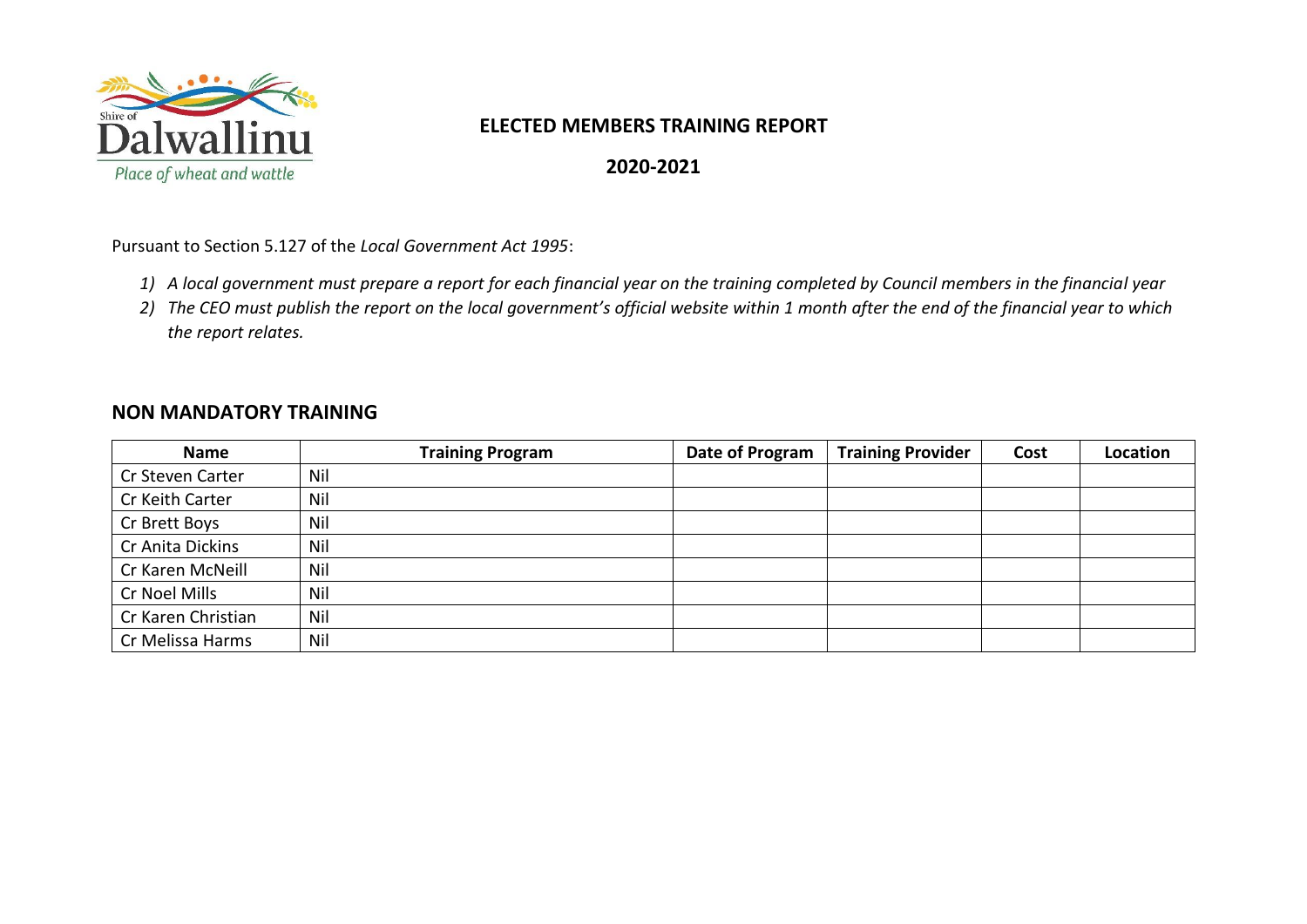## **MANDATORY TRAINING**

| <b>Name</b>             | <b>Elected to</b> | <b>Council Members Essentials</b>                  | <b>Completion Date</b> | <b>Due Date for</b> |
|-------------------------|-------------------|----------------------------------------------------|------------------------|---------------------|
|                         | <b>Office</b>     |                                                    |                        | Completion          |
| <b>Cr Steven Carter</b> | 2019              | <b>Understanding Local Government</b>              | 16 July 2020           | 19 October 2020     |
|                         |                   | <b>Meeting Procedures</b>                          | 16 July 2020           | 19 October 2020     |
|                         |                   | Serving Council                                    | 24 July 2020           | 19 October 2020     |
|                         |                   | <b>Understanding Financial Reports and Budgets</b> |                        | 19 October 2020     |
|                         |                   |                                                    |                        |                     |
| <b>Cr Keith Carter</b>  | 2019              | <b>Serving Council</b>                             | 9 August 2020          | 19 October 2020     |
|                         |                   | <b>Understanding Financial Reports and Budgets</b> | 18 October 2020        | 19 October 2020     |
|                         |                   |                                                    |                        |                     |
| <b>Cr Brett Boys</b>    | 2017              | <b>Understanding Local Government</b>              |                        | 19 October 2020     |
|                         |                   | <b>Conflicts of Interest</b>                       | 16 July 2020           | 19 October 2020     |
|                         |                   | <b>Meeting Procedures</b>                          | 30 October 2020        | 19 October 2020     |
|                         |                   | <b>Serving Council</b>                             |                        | 19 October 2020     |
|                         |                   | <b>Understanding Financial Reports and Budgets</b> | 13 January 2021        | 19 October 2020     |
|                         |                   |                                                    |                        |                     |
| <b>Cr Anita Dickins</b> | 2017              | <b>Understanding Local Government</b>              | 27 July 2020           | 19 October 2020     |
|                         |                   | <b>Conflicts of Interest</b>                       | 18 July 2020           | 19 October 2020     |
|                         |                   | <b>Meeting Procedures</b>                          | 27 July 2020           | 19 October 2020     |
|                         |                   | <b>Serving Council</b>                             | 18 September 2020      | 19 October 2020     |
|                         |                   | <b>Understanding Financial Reports and Budgets</b> | 8 November 2020        | 19 October 2020     |
|                         |                   |                                                    |                        |                     |
| <b>Cr Karen McNeill</b> | 2019              | <b>Serving Council</b>                             | 5 November 2021        | 19 October 2020     |
|                         |                   | <b>Understanding Financial Reports and Budgets</b> | 18 October 2020        | 19 October 2020     |
|                         |                   |                                                    |                        |                     |
| <b>Cr Noel Mills</b>    | 2017              | <b>Understanding Local Government</b>              |                        | 19 October 2020     |
|                         |                   | <b>Meeting Procedures</b>                          | 17 July 2020           | 19 October 2020     |
|                         |                   | <b>Serving Council</b>                             |                        | 19 October 2020     |